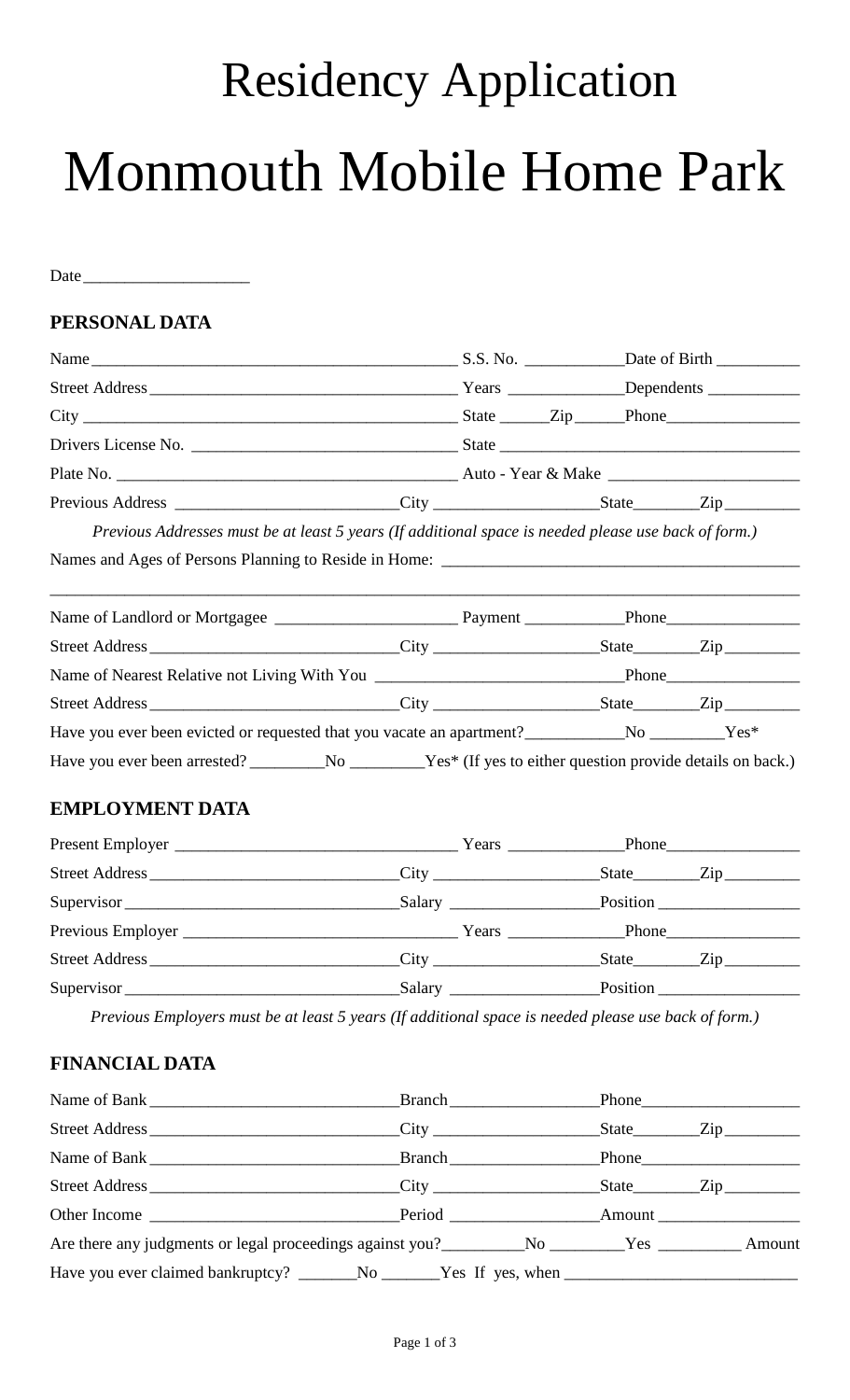| <b>Name and Address</b> | <b>Account No.</b> | <b>Balance</b> | <b>Monthly Payment</b> |
|-------------------------|--------------------|----------------|------------------------|
| 1.                      |                    |                |                        |
| 2.                      |                    |                |                        |
| 3.                      |                    |                |                        |
| $\boldsymbol{4}$ .      |                    |                |                        |
| 5.                      |                    |                |                        |

## **CO-APPLICANT (if any)**

| Are there any judgments or legal proceedings against you?____________No _________Yes _____________Amount             |  |  |  |
|----------------------------------------------------------------------------------------------------------------------|--|--|--|
|                                                                                                                      |  |  |  |
| Have you ever been evicted or requested that you vacate an apartment?<br>No ___________Yes*                          |  |  |  |
| Have you ever been arrested? ______________________________Yes* (If yes to either question provide details on back.) |  |  |  |

*List All Open Obligations, If None, State None (Include Alimony and/or Child Support)*

| <b>Name and Address</b> | <b>Account No.</b> | <b>Balance</b> | <b>Monthly Payment</b> |
|-------------------------|--------------------|----------------|------------------------|
| 1.                      |                    |                |                        |
| 2.                      |                    |                |                        |
| 3.                      |                    |                |                        |
| $\boldsymbol{4}$ .      |                    |                |                        |
| 5.                      |                    |                |                        |

#### **FEES and DEPOSITS**

| PARK ADMINISTRATIVE FEE \$347.00 |          |
|----------------------------------|----------|
| <b>CREDIT REPORT</b>             | \$53.00  |
| TOTAL                            | \$400.00 |

**The Park requires \$53.00 for the Credit Report and a nonrefundable fee of \$147.00 with each credit application. If accepted, that cost is applied to the Park Administrative Fee.**

The Park Administrative Fee is specifically related to and identifiable with the actual costs of processing new residents into their mobile homes. The actual costs were compiled by our staff and our accountant as follows: Office staff and clerical support for the preparation of the application packages, working with the bank obtaining appraisals, verifying credit applications, preparation of contracts, interacting with the owners and prospective buyers, closings, obtaining titles and miscellaneous duties. These costs include employee wages and benefits, office overhead, miscellaneous office expenses and the costs of credit application reports. This fee is not a donation, gratuity, bonus or gift.